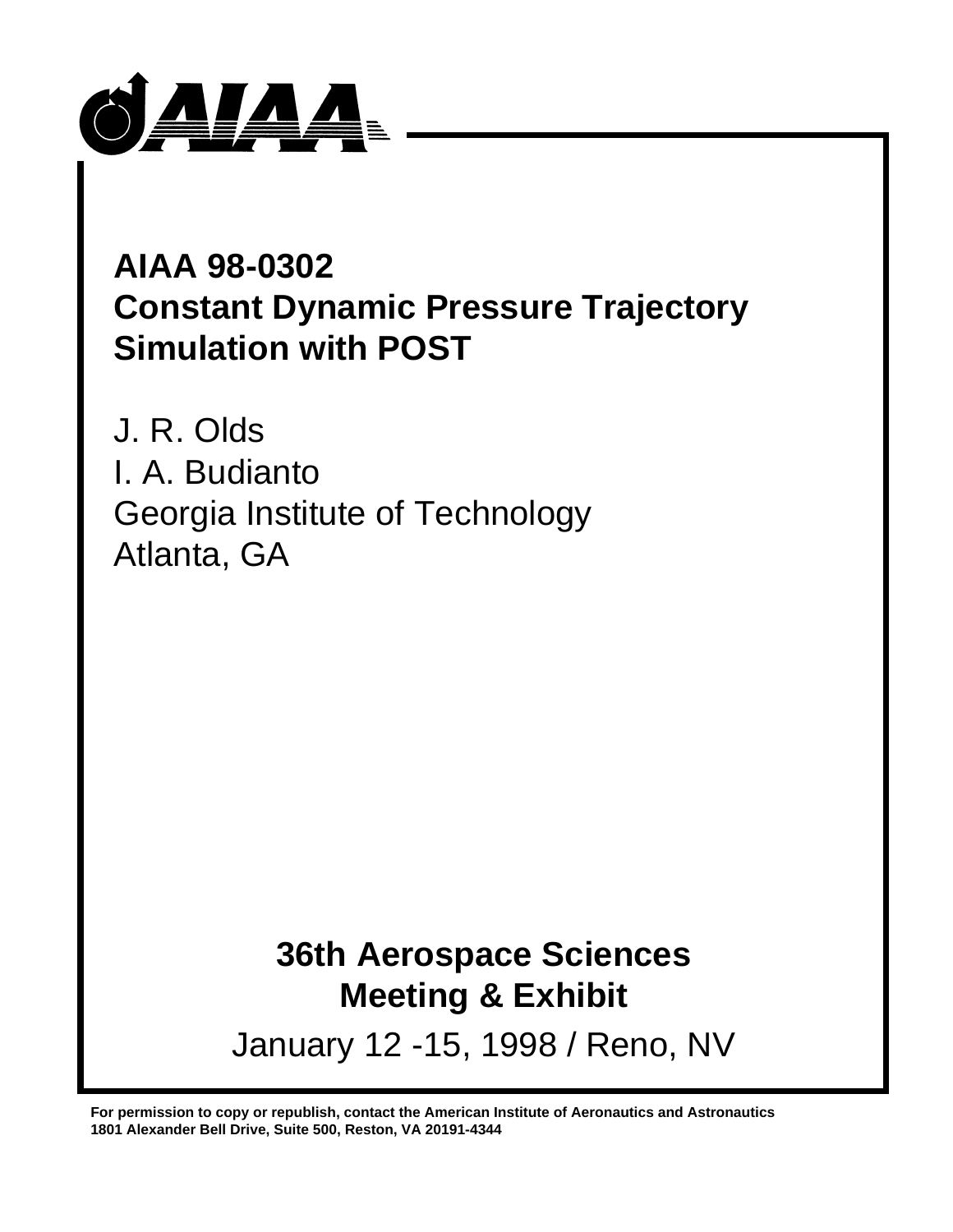# **Constant Dynamic Pressure Trajectory Simulation with POST**

Dr. John R. Olds† Irene A. Budianto<sup>\*</sup> Aerospace Systems Design Laboratory School of Aerospace Engineering Georgia Institute of Technology, Atlanta, GA 30332-0150

# **ABSTRACT**

Future space transportation vehicles may well rely on high speed airbreathing propulsion (ramjets and scramjets) to supply much of their motive power. Because of the tradeoff relationship between engine thrust and vehicle airframe weight, ascent trajectories are typically simulated using a constant dynamic pressure phase during airbreathing acceleration. That is, dynamic pressure is increased to benefit vehicle thrust up to some fixed limit imposed by the vehicle structure. The constant dynamic pressure portion of the trajectory typically begins around Mach 2 or 3 and continues to the maximum airbreathing Mach number or until some convective aeroheating limit is reached.

This paper summarizes comparative research on three candidate guidance methods suitable for simulating constant dynamic pressure trajectories. These are generalized acceleration steering, linear feedback control, and cubic polynomial control. All methods were implemented in POST (Program to Optimize Simulated Trajectories) — an industry standard trajectory simulation code. Both quantitative and qualitative comparisons of these methods (i.e. in terms of computer processing time, number of required iterations for convergence, sensitivity to quality of initial values, accuracy and program robustness) are presented. Of the three methods, the linear feedback control approach is found to be the most efficient and robust, with good accuracy.

*† - Assistant Professor, School of Aerospace Engineering, Senior member AIAA.*

\_\_\_\_\_\_\_\_\_\_\_\_\_\_\_\_\_\_\_\_\_\_\_\_\_

*\* - Palace Knight Fellow, School of Aerospace Engineering, Student member AIAA.*

Copyright © 1998 by John R. Olds and Irene A. Budianto. Published by the American Institute of Aeronautics and Astronautics, Inc. with permission.

#### **NOMENCLATURE**

| $C_{max}$       | upper limit for an inequality constraint       |
|-----------------|------------------------------------------------|
| $C_i$           | additional trajectory constraints              |
| $C_{\theta}$    | optimization indicator                         |
| <b>CPU</b>      | central processing unit                        |
| GAS.            | generalized acceleration steering              |
| $I_{sp}$        | specific impulse (sec.)                        |
| Kdg             | displacement gain in linear feedback guidance  |
|                 | equation                                       |
| Krg             | rate gain in linear feedback guidance equation |
| q               | dynamic pressure (psf)                         |
| $\dot{q}$       | time derivative of dynamic pressure (psf/s)    |
| <b>LFC</b>      | linear feedback control steering               |
| LH <sub>2</sub> | liquid hydrogen                                |
| LOX             | liquid oxygen                                  |
| P <sub>2</sub>  | weighted constraint error from POST            |
| POST            | Program to Optimize Simulated Trajectories     |
| <b>RBCC</b>     | rocket-based combined-cycle propulsion         |
| $S_{ref}$       | reference surface area $(\text{ft}^2)$         |
| T/W             | vehicle thrust-to-weight ratio                 |
| $t_{\rm f}$     | final time, constant dynamic pressure phase    |
| $t_i$           | initial time, constant dynamic pressure phase  |
| α               | angle of attack (deg.)                         |
| $\beta_n$       | angle of attack polynomial coefficients        |
|                 | $(n = 0, 1, 2, 3)$                             |

### **INTRODUCTION**

#### *Background*

Advanced hypersonic airbreathing propulsion is of significant interest for possible application to future, low cost, reusable space transportation vehicles. As first proposed by Goddard in 1932, airbreathing engines can be used to accelerate the vehicle through the atmosphere on its ascent to orbit [1]. The main advantage over conventional rocket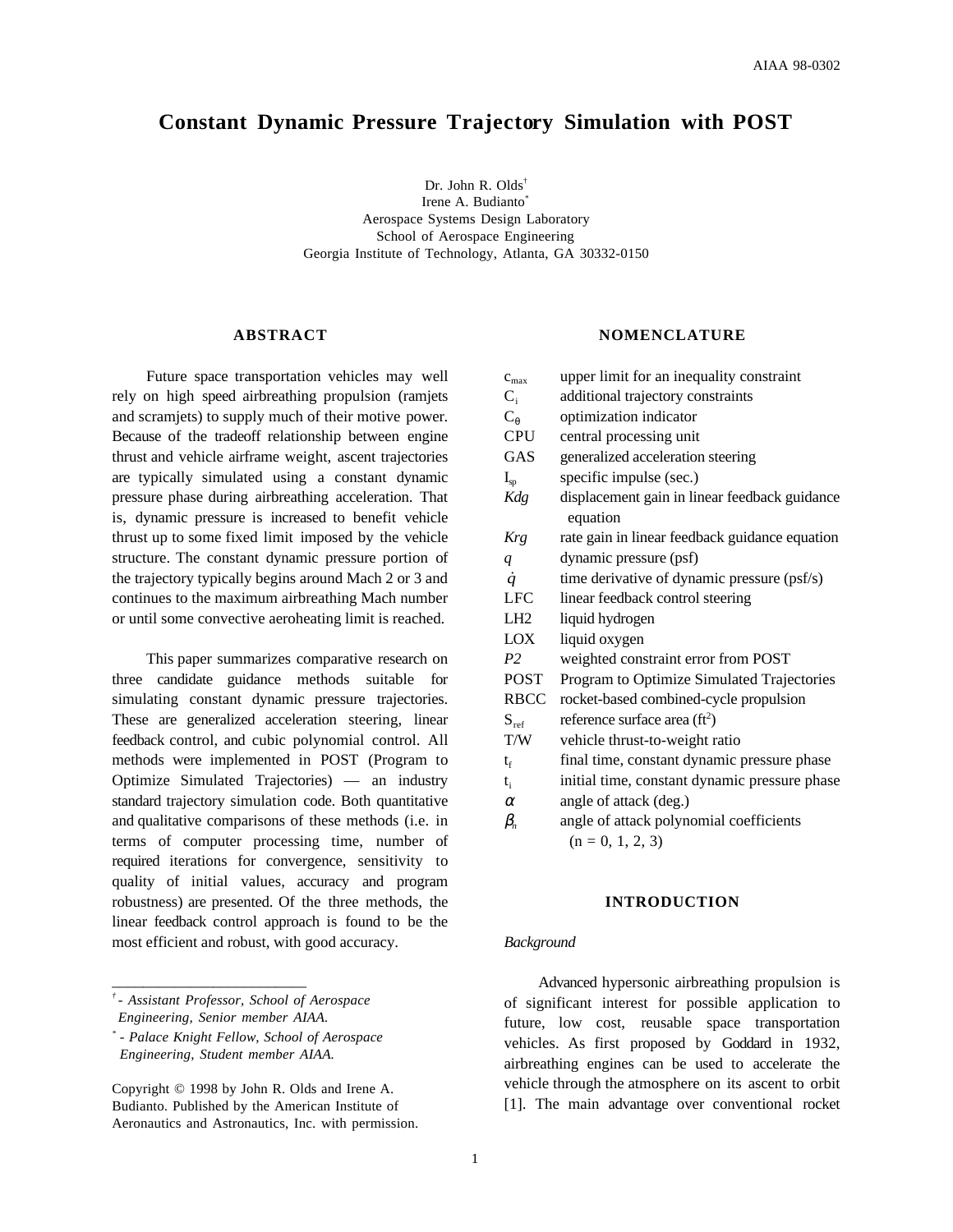engines is high fuel efficiency; airbreathing engines can provide up to ten times the effective specific impulse of rockets at the lower altitudes mainly because of their utilization of atmospheric oxygen. The disadvantages of airbreathing engines include the added complexity and heavy flowpath requirement resulting in low thrust-to-engine weight ratios. Furthermore, they can operate only in the atmosphere and must be supplemented by rocket propulsion for in-space applications.

Rocket-based combined-cycle (RBCC) propulsion tries to combine the "best of both worlds." Elements of rocket and airbreathing propulsion are integrated into one engine, eliminating redundant components (i.e., pumps, etc.) that would be found in combination propulsion or rocket + airbreathing propulsion systems. RBCC engines are capable of multi-mode operation (i.e. ejector, ramjet, scramjet, and pure rocket modes) resulting in a high trajectory-averaged fuel efficiency [2].

#### *Motivation*

Trajectory simulation and analysis is a key element in conceptual launch vehicle design studies. Performance characteristics are obtained from the analysis to determine the feasibility and viability of a design concept for a particular mission. Trajectory problems are ordinarily formulated in terms of optimizing a performance function (e.g. maximum payload or minimum fuel) with a given set of constraints to be satisfied (e.g. target orbit, limits on angle of attack, etc.).

Dynamic pressure plays a particularly important role in the ascent trajectory of airbreathing vehicles. High dynamic pressure environments can cause excessive structural loading and unacceptable aerodynamic heating. A limit on the maximum dynamic pressure allowable must therefore be imposed for this type of vehicles. On the other hand, ramjet/scramjet thrust performance is directly related to dynamic pressure — that is, higher dynamic pressure yields higher thrust. As a result of this tradeoff, it is quite common to simulate the ramjet/scramjet segments of an airbreathing vehicle's ascent trajectory as a constant dynamic pressure path.

The thrust produced by RBCC engines is not constant but varies with altitude, Mach number and dynamic pressure. Coupled with changing vehicle aerodynamics and weight, the vehicle's progress along this constant dynamic pressure boundary path can be complex and difficult to determine.

# *Problem Formulation*

Computer-based trajectory optimization codes are typically employed to determine acceleration, ascent time, propellant consumption, angle of attack, etc. The Program to Optimize Simulated Trajectories (POST) is a widely available tool created by NASA and Lockheed-Martin and has been commonly used to solve various trajectory optimization problems for both atmospheric and orbital vehicles [3]. It is a generalized event-oriented trajectory simulation program capable of optimizing a user-specified performance function subject to certain constraints (dependent variables) by determining the values of the control (independent) variables. The user structures the trajectory by a logical sequence of events and enters the model of the vehicle and the necessary constraints. The user is also required to specify the parameters and control variables.

Employing three-degree-of-freedom POST for the ascent trajectory analysis of an airbreathing vehicle requires some modification to the basic program to simulate a constant dynamic pressure (*q*) path. Three guidance methods are studied and applied to three different representative vehicle models with varied mission profiles. Furthermore, since control variable initial guesses play an important role in any numerical computations, their influence on the effectiveness of these guidance methods is studied as well. The results of these investigations and their computational requirements are compared.

# **DESCRIPTION OF TEST CASES**

# *Maglifter*

As part of the NASA Highly Reusable Space Transportation (HRST) program, an early feasibility study was conducted for an advanced reusable launch vehicle using RBCC propulsion (LOX/LH2 supercharged ejector ramjet) and a single LOX/LH2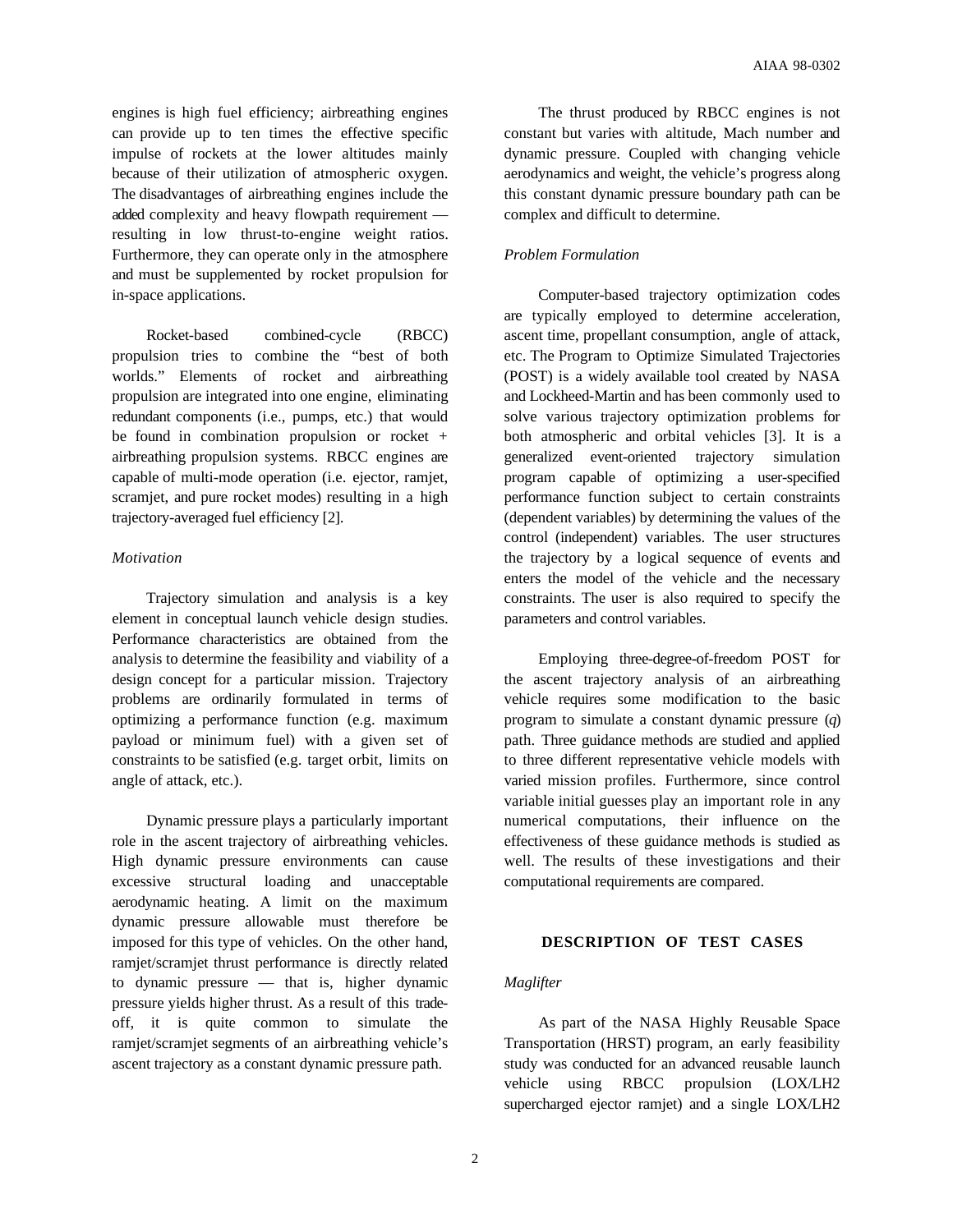tail rocket. A magnetically-levitated sled and track system (the *Maglifter*) provides an initial velocity of 800 fps. Note that in this paper, this entire sled, track, and orbital vehicle concept will be referred to as the *Maglifter* concept. The orbital vehicle leaves the track horizontally and operates in ejector mode to Mach 2 where it begins to transition to fan-ramjet mode. It intercepts a 2000 psf dynamic pressure boundary at Mach 3 and flies along this constant *q* path until Mach 6. The vehicle then transitions to rocket mode for final acceleration into low earth orbit.

The trajectory simulation problem involves maximizing the vehicle burnout weight. The mission of the *Maglifter* is to deliver 20 klb of payload to 100 nmi circular orbit at 28.5° inclination angle from Cape Canaveral, Florida. The independent variables consist of several relative pitch angles to control vehicle attitude before and after the constant *q* phase. During the constant *q* phase, the vehicle is commanded by angle of attack. The vehicle parameters summarized in Table 1 are obtained from previous work conducted by the author [4].



Figure 1. *Maglifter* configuration*.*

# *Cerberus I*

The *Cerberus* project involves the conceptual design of a low-cost, two-stage-to-orbit (TSTO), horizontal-take-off-and-landing launch vehicle, which utilizes LOX/LH2 RBCC engines as the booster propulsion and liquid rockets to accelerate the waverider upper stage from the point of separation to its final orbit. Graduate students at the Georgia Institute of Technology, School of Aerospace

Engineering, undertook the project as an exercise in employing multidisciplinary design methodology in a 'design for cost' environment.

Maximum booster airbreathing Mach number, staging Mach number, and payload delivery mass were identified through Quality Function Deployment [5] to be system-level variables that can significantly affect how the overall vehicle design meets the customer requirements outlined in a fictitious request for proposal. Using Design of Experiments methods, ten different design variable combinations were investigated, resulting in ten different vehicle designs.



Figure 2. *Cerberus* vehicle at separation.

The vehicle referred herein as *Cerberus I* is one of the cases studied. Listed in Table 1 are its sized characteristics. *Cerberus I* airbreathes up to Mach 6 with a supercharged ejector ramjet and stages at Mach 8 to deliver 10 klb of payload to Space Station orbit (220 x 220 nmi. x 51.6° inclination). The mated vehicle takes off horizontally and intercepts a 1500 psf dynamic pressure boundary at Mach 3. It continues along this dynamic pressure constraint in ramjet mode to Mach 6, gaining both velocity and altitude. The vehicle then performs a pull-up maneuver and briefly transitions to rocket mode. Separation of the two stages occurs at Mach 8. The trajectory simulation continues to follow the upper stage on its ascent to reach 50 x 220 nmi x  $51.6^\circ$ insertion orbit. The booster returns to the launch site in ramjet mode.

Unlike the *Maglifter* case, no optimization variable is specified. The trajectory problem thus only involves meeting trajectory constraints. Pitch angles and angle of attack are the control variables involved in this trajectory problem.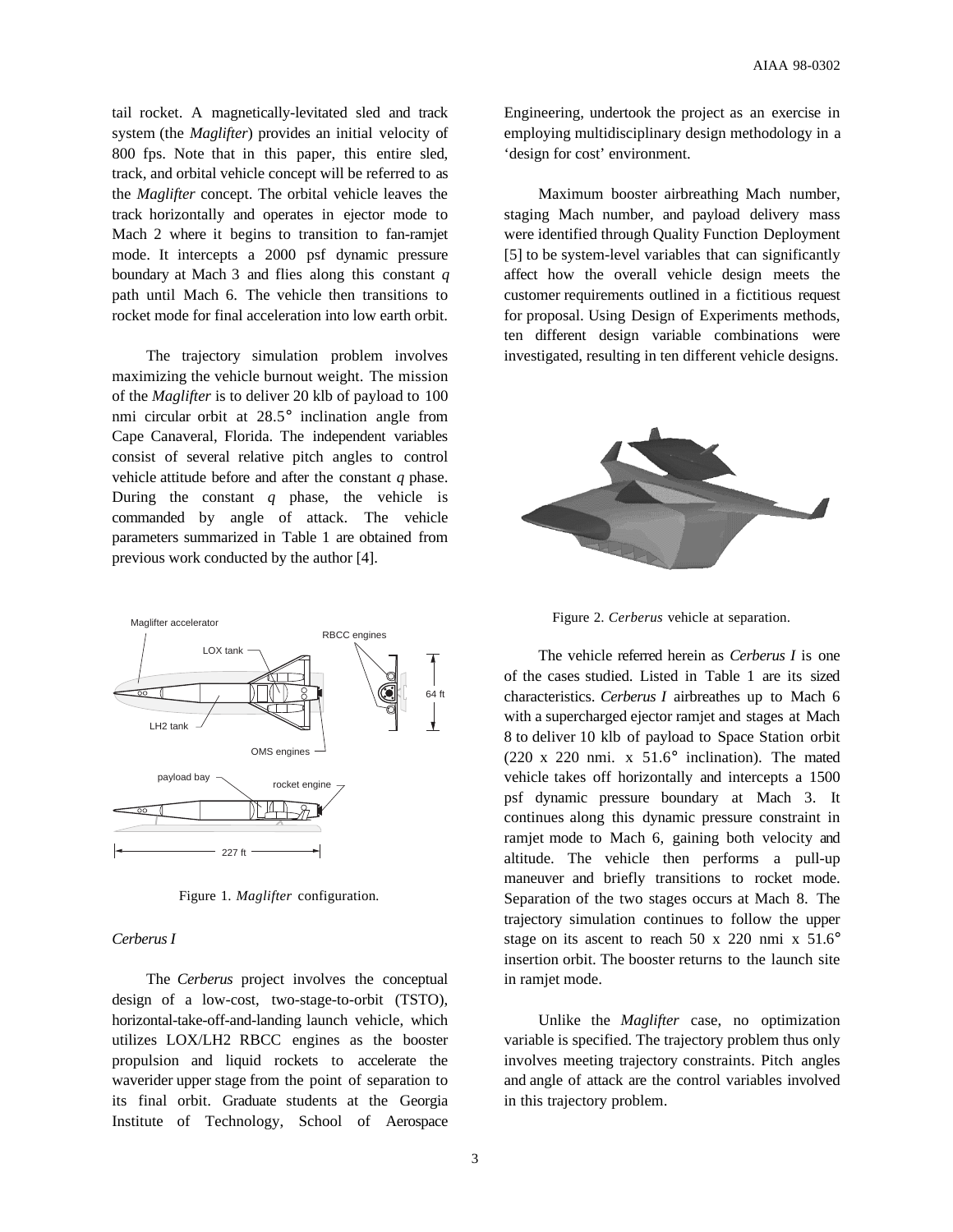#### *Cerberus II*

Another case studied in the *Cerberus* project is a vehicle with maximum airbreathing speed of Mach 9.75. This design uses supercharged ejector scramjet engines (transition from ramjet to scramjet mode of operation occurs around Mach 6). The mated vehicles flies a constant *q* boundary to Mach 9.75. It then performs a pull-up maneuver as it briefly transitions to rocket-mode to accelerate to a Mach 10.25 staging condition. The upper stage continues its flight to deliver a payload of 10 klb to the International Space Station orbit. This vehicle is referred here as *Cerberus II*. The maximum dynamic pressure constraint (1500 psf), target conditions and control variables are identical to those of *Cerberus I*. Furthermore, the booster external configuration (aerodynamic coefficients) of the two *Cerberus* vehicles are the same. However, this vehicle has been photographically resized to meet the new propellant requirements. The *Cerberus II* waverider upper stage was reconfigured for staging at Mach 10.25.



Figure 3. *Cerberus* booster configuration.

|  |  |  |  | Table 1: Summary of test vehicle parameters |
|--|--|--|--|---------------------------------------------|
|--|--|--|--|---------------------------------------------|

| Vehicle                              | Maglifter | Cerberus | Cerberus |  |
|--------------------------------------|-----------|----------|----------|--|
| Parameters                           |           |          | Н        |  |
| <b>Upper Stage:</b>                  |           |          |          |  |
| Gross Wt (lbs)                       |           | 136,740  | 107,400  |  |
| Initial T/W                          |           | 1.1      | 1.1      |  |
| $\text{Isp}_{\text{vac}}\text{ (s)}$ |           | 467      | 467      |  |
| Sref $(ft^2)$                        |           | 1471     | 1616     |  |
| Overall:                             |           |          |          |  |
| Gross Wt (lbs)                       | 997.640   | 498,900  | 451,800  |  |
| Initial T/W                          | 0.55      | 0.60     | 0.60     |  |
| Rocket Mode                          |           |          |          |  |
| $\text{Isp}_{\text{vac}}\text{ (s)}$ | 455       | 463      | 463      |  |
| Sref $(ft^2)$                        | 3606      | 3440     | 4150     |  |



Figure 4. *Cerberus* waverider upper stage.

#### **CANDIDATE GUIDANCE METHODS**

#### *Generalized Acceleration Steering (GAS)*

An instantaneous rootfinding iterative method was implemented in attempt to hold the dynamic pressure to the specified value by changing angle of attack along the constant *q* path. A new subroutine was added to be called by the guidance routine in POST to determine the angle of attack,  $\alpha$ , that results in the specified  $\dot{q}$  (time derivative of dynamic pressure) at each increment of time. For a constant *q* path,  $\dot{q}$  was specified to be zero. That is, at each time step, an  $\alpha$  was numerically determined to ensure  $\dot{q} = 0.$ 

Brent's algorithm (bisection) was used to solve the rootfinding problem within the given  $\alpha$  interval. This interval also acts as the allowable range for the angle of attack in the constant *q* phase. A root tolerance of 10-6 was used for all trajectories. A rootfinding method, as with any other numerical method, doesn't always guarantee convergence. It often fails and finds no solution. In these cases, the angle of attack is incremented by a fixed  $\Delta \alpha$  if the *q* value is too high or decremented if *q* is too low. The routine can also create noise when multiple solutions are encountered, causing a relatively large discontinuity in  $\alpha$  between time steps.

The rootfinding subroutine further requires a separate function to evaluate the resulting  $\dot{q}$  for different trial values of  $\alpha$  within the bisection routine. This function is utilizing existing POST subroutines in its computation of atmospheric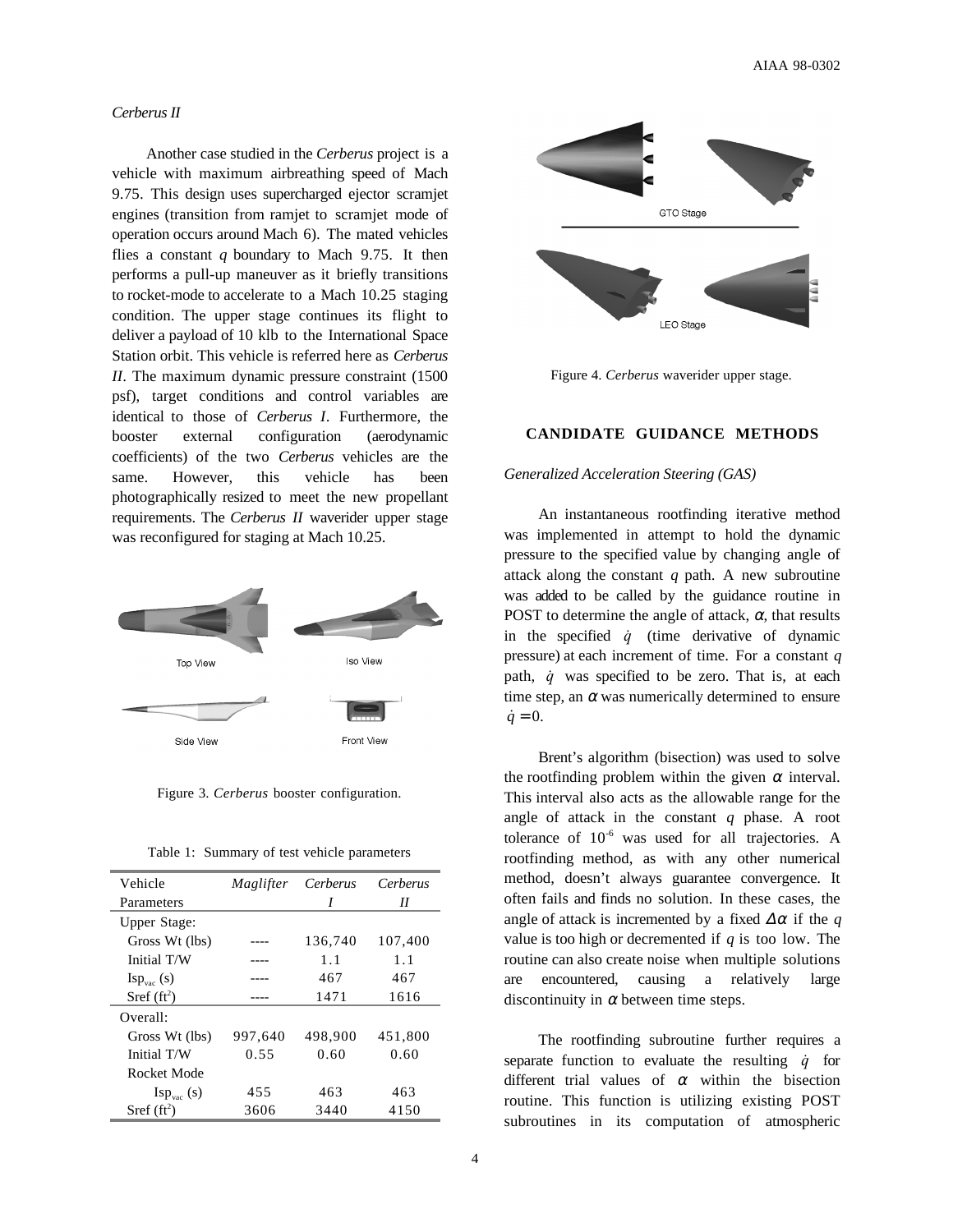parameters, vehicle aerodynamics, equations of motion, etc.

With this option, the only constraints involving the constant *q* phase are placed at the beginning of this segment to ensure that the vehicle enters it at the desired  $q$  and  $\dot{q}$ :

$$
C_1 = q(t_i) - q_D = 0 \tag{1}
$$

$$
C_2 = \dot{q}(t_i) - \dot{q}_D = 0.
$$
 (2)

 $q_D$  is the dynamic pressure limit and  $\dot{q}_D$  is specified to be zero in this study.  $t_i$  is the initial time at the beginning of the constant *q* phase.

A significant drawback of the GAS scheme is that the cost in terms of execution time is expected to be expensive. In this case, the rootfinding problem must be solved at each time step during the constant *q* phase, requiring a high amount of central processor time.

#### *Linear Feedback Control (LFC)*

The second guidance method investigated uses an updating approach. At each integration step, the angle of attack is adjusted according to the errors in *q* and  $\dot{q}$ . A new subroutine was created, containing the following set of linear feedback steering equations:

$$
\alpha_{new} = \alpha_{old} + Kdg(q - q_D) + Krg(\dot{q} - \dot{q}_D) \tag{3}
$$

$$
\alpha_{new} = \alpha_{old} + 0.5 \times (q - q_D) \tag{4}
$$

$$
\alpha_{new} = 0.8 \times \alpha_{old} \tag{5}
$$

*Kdg* and *Krg* are displacement and rate feedback control gains, respectively. Equation 3 is used for small errors, equation 4 is used when *q* is well above  $q<sub>D</sub>$ , and equation 5 is used when *q* is well below  $q<sub>D</sub>$ . Several cases have been observed to be solvable by steering equation 3 alone. Without the equations for conditions 4 and 5, greater gains are needed and the method is observed to reach convergence faster. However, the use of three separate formulations for the different possibly encountered conditions increases program robustness and can avoid large swings in  $\alpha$ .

The desired dynamic pressure and its derivative are  $q_D$  and  $\dot{q}_D$ , respectively. To obtain a constant  $q$  trajectory,  $\dot{q}_D$  is set to zero.  $\alpha_{\text{old}}$  is always set to the angle of attack *at the last time step*. For users with prior experience with a particular trajectory, the linear feedback gains *Kdg* and *Krg* can be specified in the input file as constants. In this study, however, these constant gains are treated as independent variables, giving POST the control to determine their values.

Since the solution during the constant *q* segment is non-unique (i.e. several values for *Kdg* and *Krg* are feasible but variations about the desired *q* may be unacceptably large in some cases), an additional constraint to  $C_1$  and  $C_2$  is needed. A reasonable choice is an inequality constraint  $C_3$  limiting the square error of dynamic pressure, integrated over the entire constant *q* phase:

$$
C_3 = \int_{t_i}^{t_f} (q - q_D)^2 dt - c_{\text{max}} \le 0
$$
 (6)

The duration of the constant *q* phase and the value of  $q_D$  are taken into account in determining a reasonable value for *cmax*. A vehicle flying a higher *q* boundary for a longer length of time will typically necessitate a greater  $c_{max}$  value. Upper and lower side constraints for  $\alpha$  are also imposed in the subroutine:

$$
\alpha_{\min} \le \alpha_{\text{new}} \le \alpha_{\max}.\tag{7}
$$

As with the GAS method,  $\alpha$  remains constant over each time interval *dt.* Therefore, the linear feedback control (LFC) approach requires small integration interval with small gains to allow the necessary updates in  $\alpha$  to hold the vehicle along the constant *q* boundary. This increases CPU time. However, the execution time requirement per iteration is expected to be significantly less expensive than the GAS method.

#### *Cubic Alpha Polynomial (cubic* α*)*

Several steering options to control the vehicle attitude during the trajectory simulation are already built into POST. One of these commands the aerodynamic angles as a third-order polynomial and allows the user to specify both the coefficient values and the independent argument variables. The cubic alpha polynomial results in a smooth function of  $\alpha$ that allows the user to increase the time step during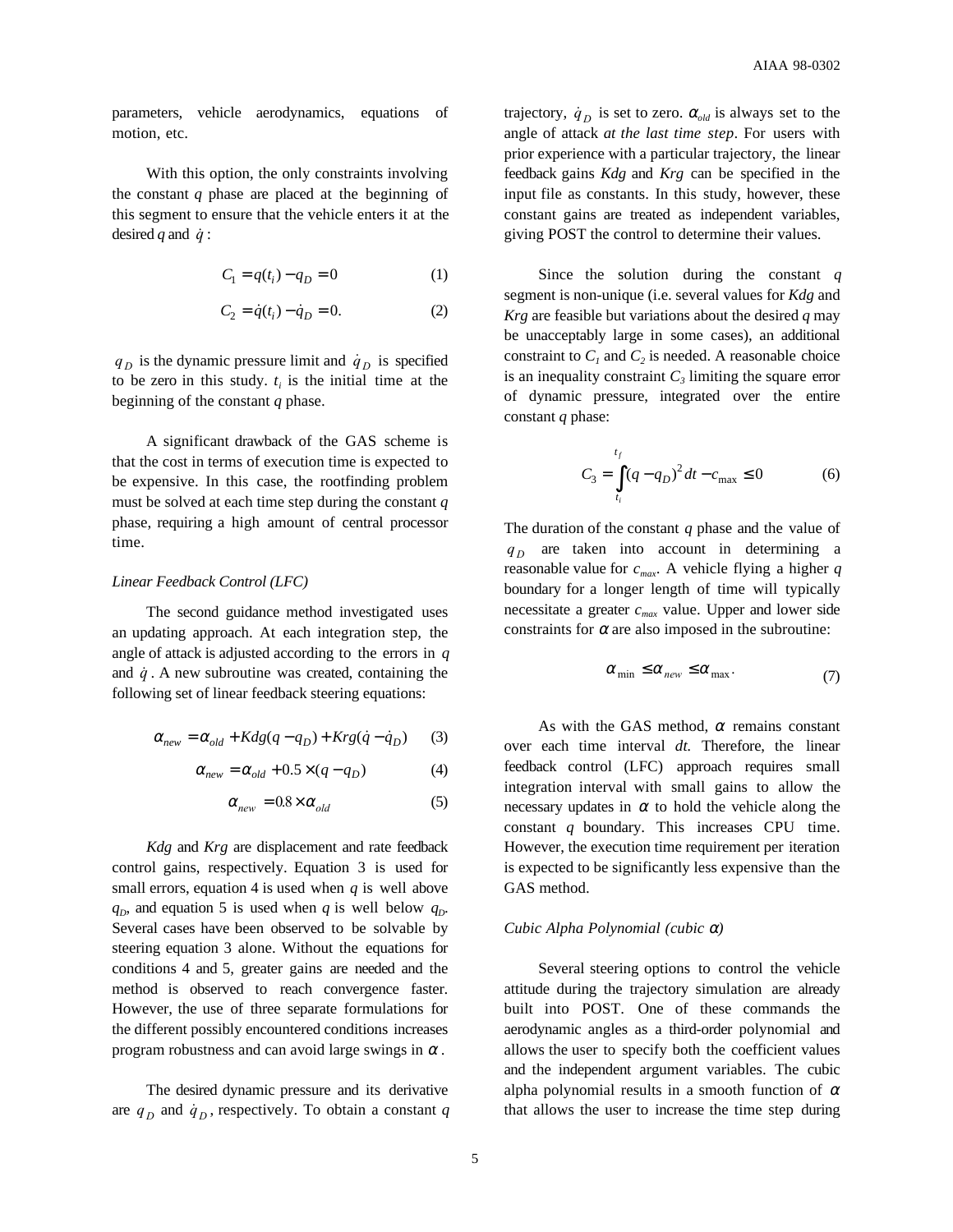the constant *q* segment and thus reduce execution time (CPU time).

Several different possible arguments for the cubic alpha polynomial were investigated.  $\alpha$  as a polynomial function of variables such as altitude, velocity, weight, time, Mach number, and their delta's and derivatives were tried and found to be ineffective in flying this trajectory. In each case, the length of the constant *q* segment made it impossible to determine a single set of coefficients that would result in small steering errors. However, one variable that has been found to work well is the error of dynamic pressure with respect to the desired value. This error is not a regular POST variable and its computation was programmed in the special calculation subroutine.

The resulting cubic alpha polynomial is the following:

$$
\alpha = \beta_0 + \beta_1(q - q_D) + \beta_2(q - q_D)^2 + \beta_3(q - q_D)^3
$$
 (8)

with  $\beta_0$  set to the value of  $\alpha(t_i)$ , or angle of attack at the beginning of the phase, which does not change during the constant *q* segment (unlike the  $\alpha_{old}$  in the LFC method above). In this formulation,  $\beta_l$  is similar to a displacement feedback gain ( $Kdg$ ), and  $\beta$ <sub>2</sub> and  $\beta$ <sub>3</sub> represent feedbacks based on higher order terms. In this study, the coefficients  $\beta_1$ ,  $\beta_2$ , and  $\beta_3$  are declared to be independent variables whose values are to be determined by POST. As in the linear feedback approach, an inequality constraint of the integrated square error of dynamic pressure must be added to the trajectory problem (equation 6).

There is one possible objection to the utility of this  $\alpha$  equation. If the error is zero throughout, that is, if the vehicle flies a trajectory that follows the constant *q* boundary perfectly, then according to this formula, the solution is a constant angle of attack given by the *initial* angle of attack constant, β*0*. Since this solution is unlikely for a vehicle with changing thrust, mass, altitude, velocity, etc., the method must work by forcing a slight error to be generated in order to modify  $\beta_0$  and obtain the required  $\alpha$  profile. As a result, it cannot be expected to produce extremely small values of the integrated square of the dynamic pressure error.

# **RESULTS AND DISCUSSION**

Fair 'apples-to-apples' comparisons of the results proves difficult since the application of these guidance methods to the three test vehicle trajectories requires different numbers of constraints and involve different numbers of independent variables. Therefore, within each test case, consistencies are maintained as much as possible. The same integration time step, for example, is used by all three methods. All of the computations are executed on a Silicon Graphics UNIX workstation with operating system IRIX 5.3 running on an R5000/150 MHz IP22 CPU board.

For each vehicle case, the guidance methods are tested using two different sets of starting conditions for the independent variable values. The first set consisted of 'good' initial guesses, that, in particular, produce *q* close to  $q<sub>D</sub>$  and  $\dot{q}$  close to zero at the start of the constant *q* segment. This implies good pitch angle control leading up to the constant *q* phase. The trajectory simulations were observed to be extremely sensitive to these entry conditions at time  $= t_i$ .

The second set of independent variables contained 'bad' initial values that were rather inaccurate, requiring more iterations to the solution, or even leading to nonconvergence. A good measure of robustness for any of these methods is how well it can recover from a poor entry conditions into the constant *q* phase caused by 'bad' initial guesses on early pitch control values. Note that any extra controls (*Kdg* and *Krg* for LFC and  $\beta_1$ ,  $\beta_2$ , and  $\beta_3$  for cubic  $\alpha$ ) were still given 'good' guesses for initial values for fair comparisons.

Each of the three sample vehicle trajectories was tested against each of the three candidate guidance methods and both 'good' and 'bad' entry conditions into the constant *q* segment of their trajectories (for a total of 18 cases). The results of these tests are summarized in Table 2 and Table 3.

The constraint errors listed in the tables are the *P2* values computed by POST from the weighted errors in the dependent variables. A *P2* value of less than one indicates that all constraints are satisfied to within their specified tolerances and the trajectory is said to be targeted. The optimization indicator is the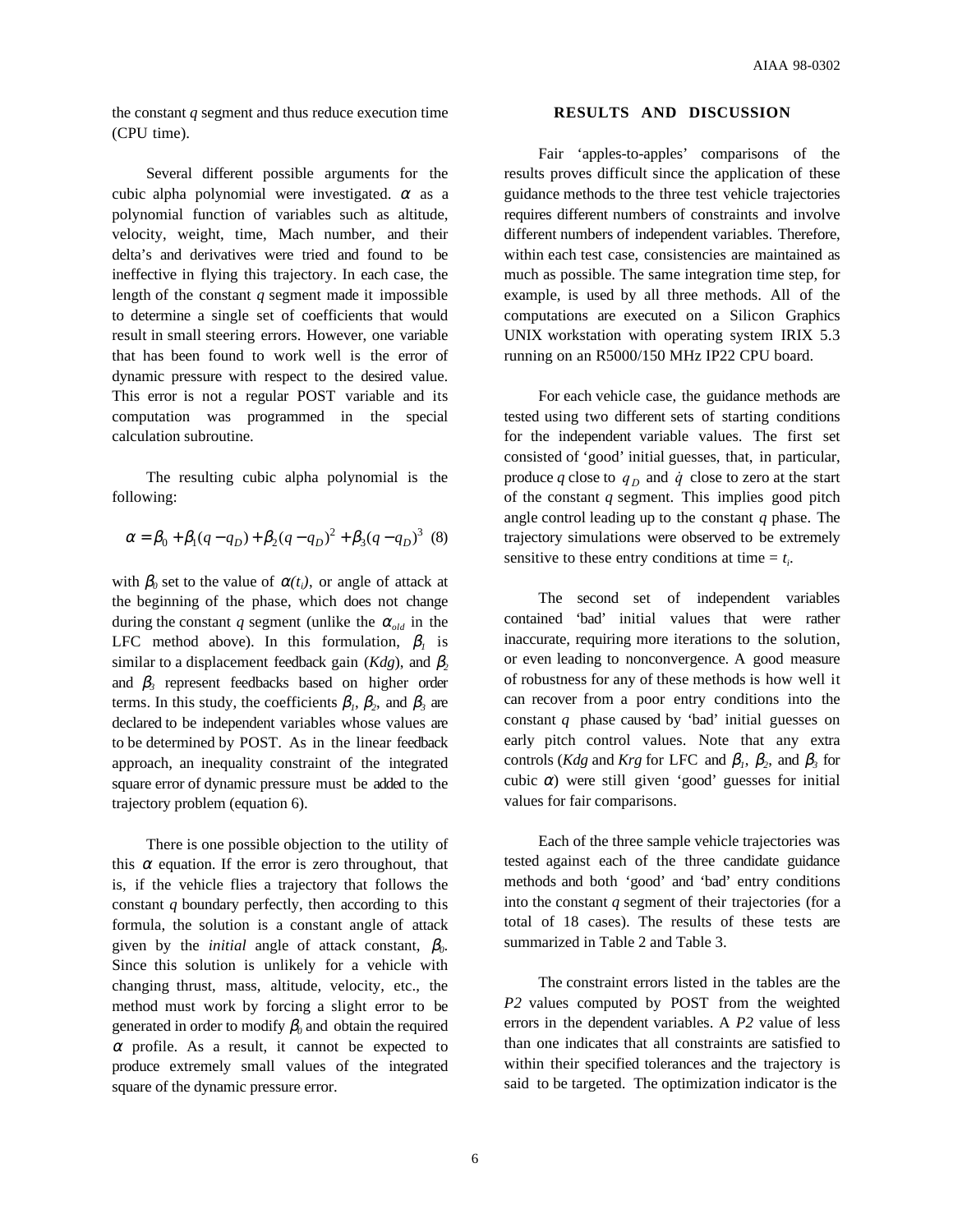|                                              | Maglifter     |                  |                      | Cerberus I     |                           |                                      | Cerberus II |                    |                                     |
|----------------------------------------------|---------------|------------------|----------------------|----------------|---------------------------|--------------------------------------|-------------|--------------------|-------------------------------------|
|                                              | GAS           | LFC              | Cubic $\alpha$       | GA S           | LFC                       | Cubic $\alpha$                       | GA S        | LFC                | Cubic $\alpha$                      |
|                                              |               |                  |                      |                |                           |                                      |             |                    |                                     |
| No. of Controls, u                           | 7             | 9                | 10                   | 9              | 11                        | 12                                   | 9           | 11                 | 12                                  |
| No. of Constraints                           | 6             |                  | 7                    |                | 8                         | 8                                    |             | 8                  | 8                                   |
| Total CPU Time (s)                           | 714.889       | 293.168          | 337.572              | 609.100        | 482.516                   | 317.286                              | 386.154     | 151.629            | 248.461                             |
| No. of Iterations                            | $\mathcal{F}$ | 3                | 3                    | $\overline{2}$ | 3                         | $\overline{c}$                       |             |                    |                                     |
| Constraint Error, P2                         | 0.39913       | 0.50096          | 0.40071              | 0.01457        | 0.41523                   | 0.06006                              | 0.51915     | 0.48761            | 0.49673                             |
| Constant q Error:                            |               |                  |                      |                |                           |                                      |             |                    |                                     |
| $C_3$ (lbs <sup>2</sup> -s/ft <sup>4</sup> ) | 18.228        | 20.312           | 18.429               | 2.927          | 10.045                    | 10.229                               | 195.788     | 18.338             | 76.646                              |
| Optimization                                 |               |                  |                      |                |                           |                                      |             |                    |                                     |
| Indicator, $C_{\alpha}$                      | 89.958°       | 89.954°          | 89.952°              | ----           | ----                      | ----                                 |             |                    |                                     |
| Optimal Value:                               |               |                  |                      |                |                           |                                      |             |                    |                                     |
| $W_{\text{burnout}}$ (lbs)                   | 162,890       | 162,887          | 162,890              | ----           | ----                      | ----                                 | $---$       | ----               |                                     |
|                                              |               |                  |                      |                |                           |                                      |             |                    |                                     |
| Initial Values for                           | $---$         | $0.001573$ (Kdg) | 3.613994 $(\beta_1)$ | $--- -$        | $0.008350$ ( <i>Kdg</i> ) | 3.688301 $(\beta_1)$                 | $--- -$     | 0.005000~(Kdg)     | 3.200000 $(\beta_1)$                |
| Extra Control                                | $---$         | $0.733400$ (Krg) | 0.293002 $(\beta_2)$ | $--- -$        | $0.200000$ $(Krg)$        | $-0.043143$ ( $\beta$ <sub>2</sub> ) | $---$       | $0.150000$ $(Krg)$ | $0.025000$ ( $\beta$ <sub>2</sub> ) |
| Variables                                    | $---$         | ----             | 0.329083 $(\beta_3)$ | $--- -$        | $--- -$                   | 0.020121 $(\beta_3)$                 | $---$       | $---$              | 0.003000 $(\beta_2)$                |
|                                              |               |                  |                      |                |                           |                                      |             |                    |                                     |
| <b>Final Values for</b>                      | $---$         | $0.001583$ (Kdg) | 3.570396 $(\beta_1)$ | $--- -$        | 0.008311(Kdg)             | 4.006297 $(\beta_1)$                 | $---$       | 0.005000~(Kdg)     | 3.200207 $(\beta_1)$                |
| Extra Control                                | $---$         | $0.764399$ (Krg) | 0.292934 $(\beta_2)$ | $---$          | $0.200598$ ( <i>Krg</i> ) | $-0.043130$ ( $\beta$ <sub>2</sub> ) | $---$       | 0.149999 (Krg)     | 0.025000 $(\beta_2)$                |
| Variables                                    | $---$         | ----             | 0.329061 $(\beta_3)$ | $--- -$        | ----                      | 0.020121 $(\beta_3)$                 | $---$       | $---$              | 0.003000 $(\beta_3)$                |
|                                              |               |                  |                      |                |                           |                                      |             |                    |                                     |

Table 2: Summary of results with 'good' initial values.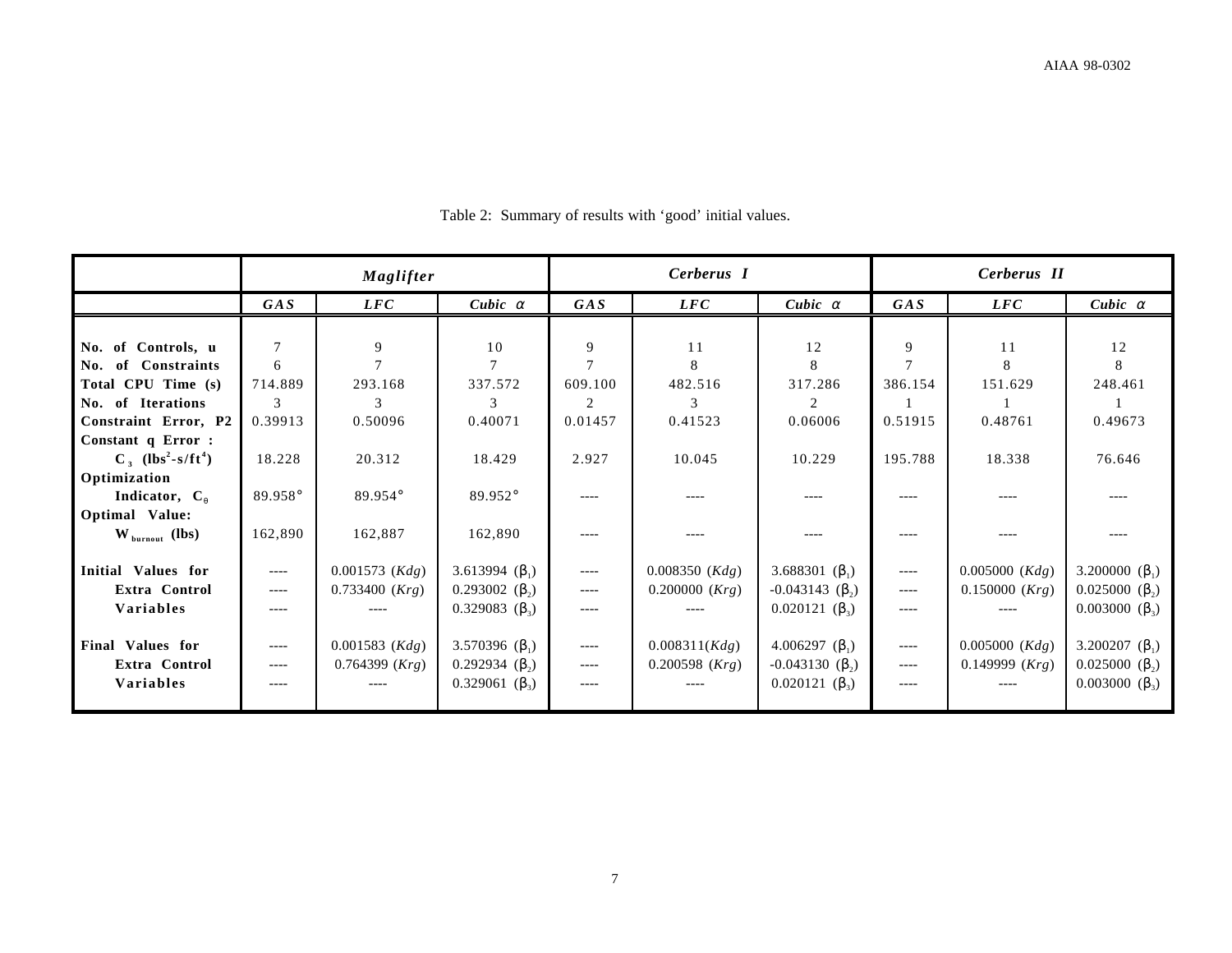|                                              | Maglifter        |                           |                                     | Cerberus I |                  |                                      | Cerberus II |                           |                           |
|----------------------------------------------|------------------|---------------------------|-------------------------------------|------------|------------------|--------------------------------------|-------------|---------------------------|---------------------------|
|                                              | GAS              | LFC                       | Cubic $\alpha$                      | GAS        | LFC              | Cubic $\alpha$                       | GAS         | LFC                       | Cubic $\alpha$            |
|                                              |                  |                           |                                     |            |                  |                                      |             |                           |                           |
| No. of Controls [u]                          | $\tau$           | 9                         | 10                                  | 9          | 11               | 12                                   | 9           | 11                        | 12                        |
| No. of Constraints                           | 6                |                           | 7                                   | 7          | 8                | 8                                    |             | 8                         | 8                         |
| Total CPU Time (s)                           | 1034.617         | 845.654                   | 1609.752                            | 683.451    | 755.813          | 6592.125                             | 2106.195    | 420.745                   | 3774.704                  |
| No. of Iterations                            | 4                | 9                         | 19                                  | 2          | 5                | 36                                   | 3           | 2                         | 18                        |
| Constraint Error, P2                         | 0.01961          | 0.19278                   | 0.29832                             | 0.12319    | 0.02079          | 48.408                               | 0.34194     | 0.22485                   | 0.00305                   |
| Constant q Error:                            |                  |                           |                                     |            |                  |                                      |             |                           |                           |
| $C_3$ (lbs <sup>2</sup> -s/ft <sup>4</sup> ) | 19.636           | 34.819                    | 35.005                              | 8.434      | 4.519            | 16.957                               | 78.124      | 106.911                   | 100.276                   |
| Optimization                                 |                  |                           |                                     |            |                  |                                      |             |                           |                           |
| Indicator, $C_{\theta}$                      | $89.800^{\circ}$ | 89.958°                   | $90.000^{\circ}$                    | ----       |                  |                                      |             |                           |                           |
| <b>Optimal Value:</b>                        |                  |                           |                                     |            |                  |                                      |             |                           |                           |
| $W_{\text{burnout}}$ (lbs)                   | 162,803          | 162,862                   | 163,017                             | ----       | $--- -$          | ----                                 |             |                           |                           |
|                                              |                  |                           |                                     |            |                  |                                      |             |                           |                           |
| Initial Values for                           | $--- -$          | $0.001073$ (Kdg)          | 0.068302 $(\beta_1)$                | $--- -$    | $0.008350$ (Kdg) | 0.377923 $(\beta_1)$                 | $--- -$     | 0.005000~(Kdg)            | 0.005779 $(\beta_1)$      |
| Extra Control                                | $---$            | $0.733400$ (Krg)          | $0.000535$ ( $\beta$ <sub>2</sub> ) | $---$      | 0.200000~(Krg)   | $-0.000243$ ( $\beta_2$ )            | $--- -$     | $0.150000$ $(Krg)$        | $-0.000055$ ( $\beta_2$ ) |
| Variables                                    | ----             |                           | 0.000006 $(\beta_3)$                | $--- -$    |                  | 0.000002 $(\beta_3)$                 | $--- -$     |                           | 0.000001 $(\beta_3)$      |
|                                              |                  |                           |                                     |            |                  |                                      |             |                           |                           |
| <b>Final Values for</b>                      | $--- -$          | $-0.000911$ (Kdg)         | 2.695586 $(\beta_1)$                | $--- -$    | 0.008007~(Kdg)   | 5.514056 $(\beta_1)$                 | $--- -$     | 0.005011 (Kdg)            | 3.599330 $(\beta_1)$      |
| Extra Control                                | $---$            | $0.787696$ ( <i>Krg</i> ) | $0.001411$ ( $\beta_2$ )            | $---$      | $0.213421$ (Krg) | $-0.000241$ ( $\beta$ <sub>2</sub> ) | $--- -$     | $0.150041$ ( <i>Krg</i> ) | $-0.001067$ ( $\beta_2$ ) |
| Variables                                    | ----             | $--- -$                   | 0.000010 $(\beta_3)$                | $--- -$    |                  | 0.000002 $(\beta_3)$                 | $--- -$     |                           | 0.000003 $(\beta_3)$      |
|                                              |                  |                           |                                     |            |                  |                                      |             |                           |                           |

Table 3: Summary of results with 'bad' initial values.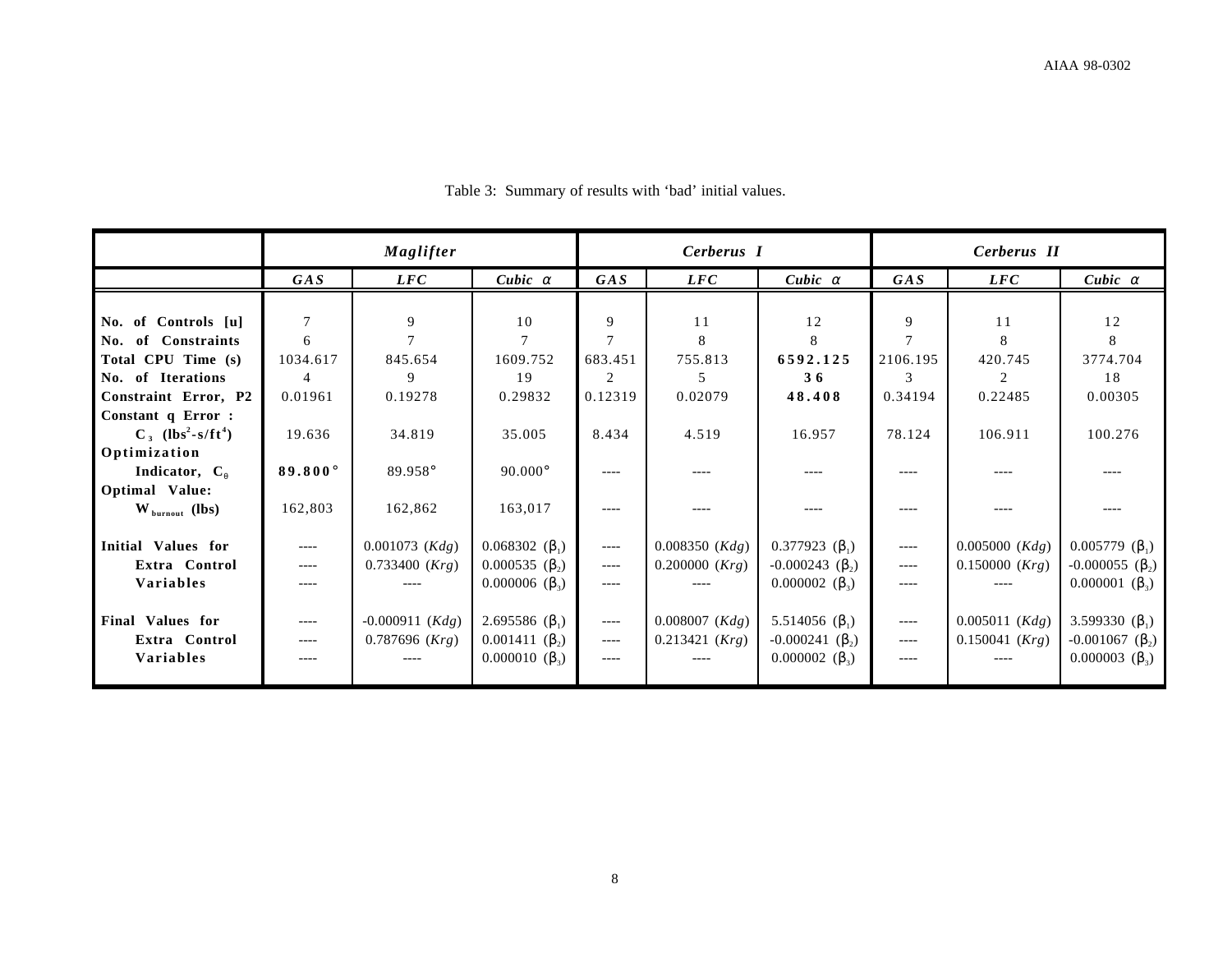$C_{\theta}$  angle in POST and is the angle between the gradient of the objective function vector and the plane tangent to the intersection of the linearized active constraints. If  $C_{\theta}$  is greater than or equal to 89.9°, the objective variable is considered optimized at the current values for the independent variables. The objective function (maximum burnout weight) is given in the tables for the *Maglifter* case. Recall that neither of the *Cerberus* vehicles involve optimization of the trajectory, just targeting of all constraints.

#### *Results for 'Good' (Near-Solution) Initial Guesses*

Good initial guesses on the control variable values allow POST to reach convergence rapidly. All three methods perform well and give similar solutions for each vehicle case (i.e. *P2* always less than one, very few POST iterations required, similar optimum burnout weights for the *Maglifter* trajectory). As shown in Table 2, the linear feedback method



Samples of the resulting dynamic pressure and altitude profiles along with the angle of attack and relative pitch angle histories are shown in Figure 5 through 10 for the three test cases. The particular cases from which the graphs are taken are identified in the figure caption.

The integrated square error  $C_3$  measures how well the methods can maintain the constant dynamic pressure. The error was constrained to be less than 20  $1b^2$ -s/ft<sup>4</sup> for the *Cerberus I* case, and less than 100  $1b^2$  $s/ft<sup>4</sup>$  for the *Cerberus II* case.  $C_3$  was calculated, but not used as a constraint in the *Maglifter* case. LFC produces comparable, if not smaller errors in all three vehicle cases. In the *Maglifter* case, all three approaches produce a good optimal value and *P2*



Figure 5. Dynamic pressure and altitude profiles for optimized *Maglifter* trajectory (Cubic α).



Figure 6. Angle of attack and relative pitch angle histories for optimized *Maglifter* trajectory (Cubic α).



Figure 7. Dynamic pressure and altitude profiles for *Cerberus I* final trajectory (GAS).



Figure 8. Angle of attack and relative pitch angle histories for *Cerberus I* final trajectory (GAS).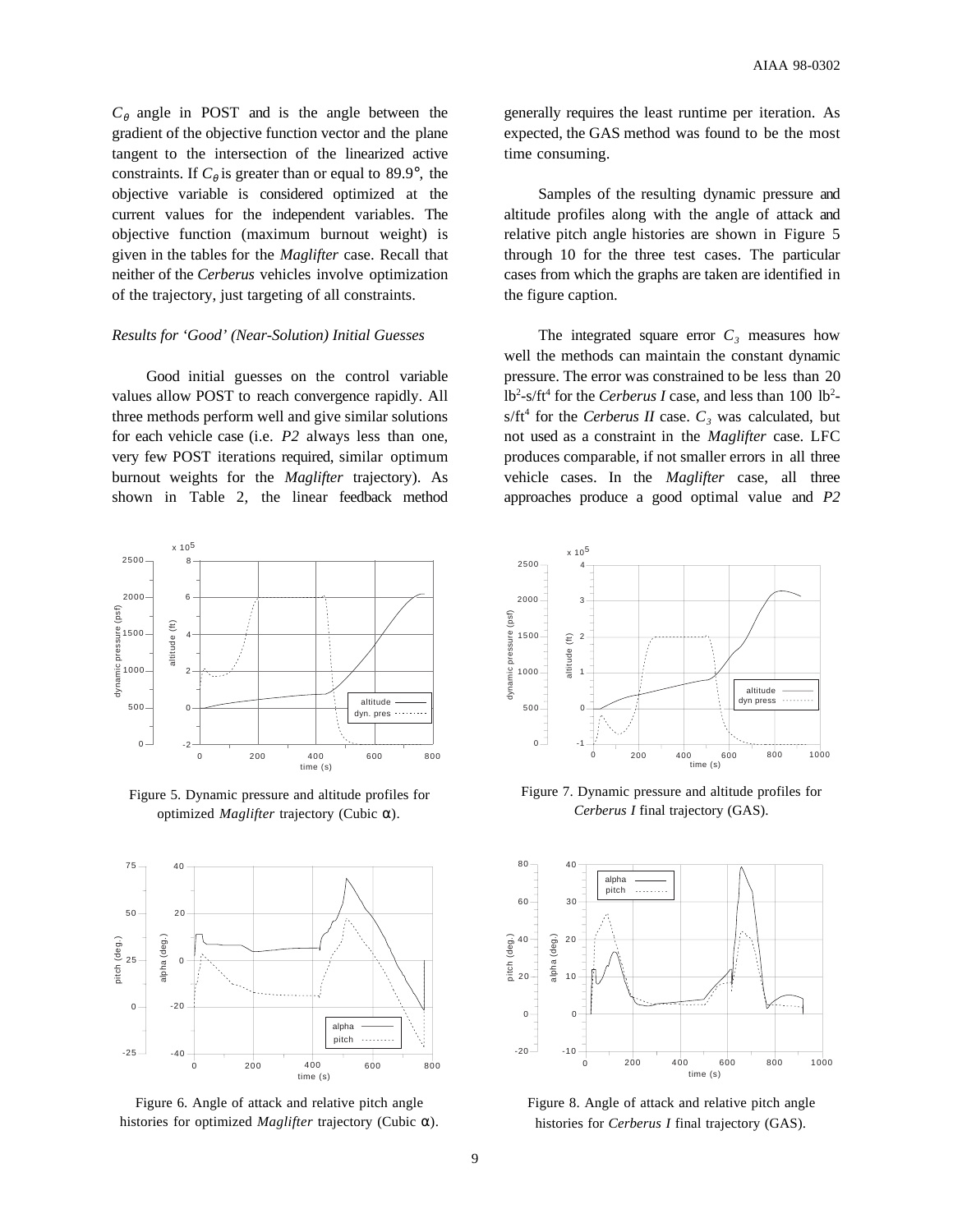

Figure 9. Dynamic pressure and altitude profiles for *Cerberus II* final trajectory (GAS).



Figure 10. Angle of attack and relative pitch angle histories for *Cerberus II* final trajectory (GAS).

condition. The cubic polynomial control is the fastest among the three methods to converge to the solution for *Cerberus I* case, requiring fewer iterations than LFC and less CPU time per iteration in comparison to GAS. However, in the computation of the *Cerberus II* trajectory, this method requires significantly longer execution time than the linear feedback approach. This may be as a result of the longer duration of the constant *q* phase.

#### *Results for 'Bad' (Off-Solution) Initial Guesses*

As previously discussed, constant dynamic pressure trajectory simulations in POST are highly sensitive to the flight conditions entering the constant *q* segment. 'Bad' initial guesses for the pitch angle control variables were used to test the robustness of the three candidate guidance methods — that is, their ability to recover from a poor starting point.

As shown in Table 3 for the *Maglifter* case, an optimal solution is obtained by both the linear feedback and cubic  $\alpha$  methods with comparable accuracies. LFC requires significantly fewer iterations and thus less total CPU time than the cubic  $\alpha$ method. To obtain a successful nominal trajectory using the cubic  $\alpha$  control, the initial values for the polynomial coefficients must be very small to compensate for the large errors. The GAS method, on the other hand, satisfied all the constraints but slightly failed to meet the (somewhat arbitrary)  $C_{\theta}$ 'optimized' criteria of 89.9°. Manually restarting the optimization from the previous solution may result in an optimum solution, but the total CPU time for the GAS method is expected to remain high.

Convergence to the solution for *Cerberus I* was not reached using the cubic  $\alpha$  scheme. This is indicated by a *P2* constraint error greater than one. The GAS method takes slightly less total CPU time than LFC, but the runtime *per iteration* of GAS is still higher than that of LFC. GAS requires fewer iterations to the solution perhaps because of the fewer number of constraints involved. The trajectory problem for *Cerberus II* was found to be solvable by all three methods, but LFC was found to require the least amount of CPU time.

Figure 11 to Figure 13 plot the angle of attack and dynamic pressure profiles, illustrating the nominal or *iteration 1* trajectories obtained by implementing the guidance methods to the *Cerberus II* test case. Iteration 1 results are initial trajectories derived from the 'bad' initial guesses before the independent variable values are optimized to bring the trajectory into convergence. These figures illustrate the different ways the three methods work to solve the trajectory problem. In each one, the vehicle enters the constant *q* phase at approximately 1300 psf. The generalized acceleration steering method maintains this *q* value by finding the angle of attack that results in zero  $\dot{q}$ . Subsequent iterations will raise the "entry" *q* to 1500 psf to satisfy the constraints in equations 1 and 2.

The linear feedback control approach, on the other hand, slowly steers the vehicle up to the target *q* path of 1500 psf (even for the iteration 1 trajectory) in order to eliminate the displacement errors in equation 3.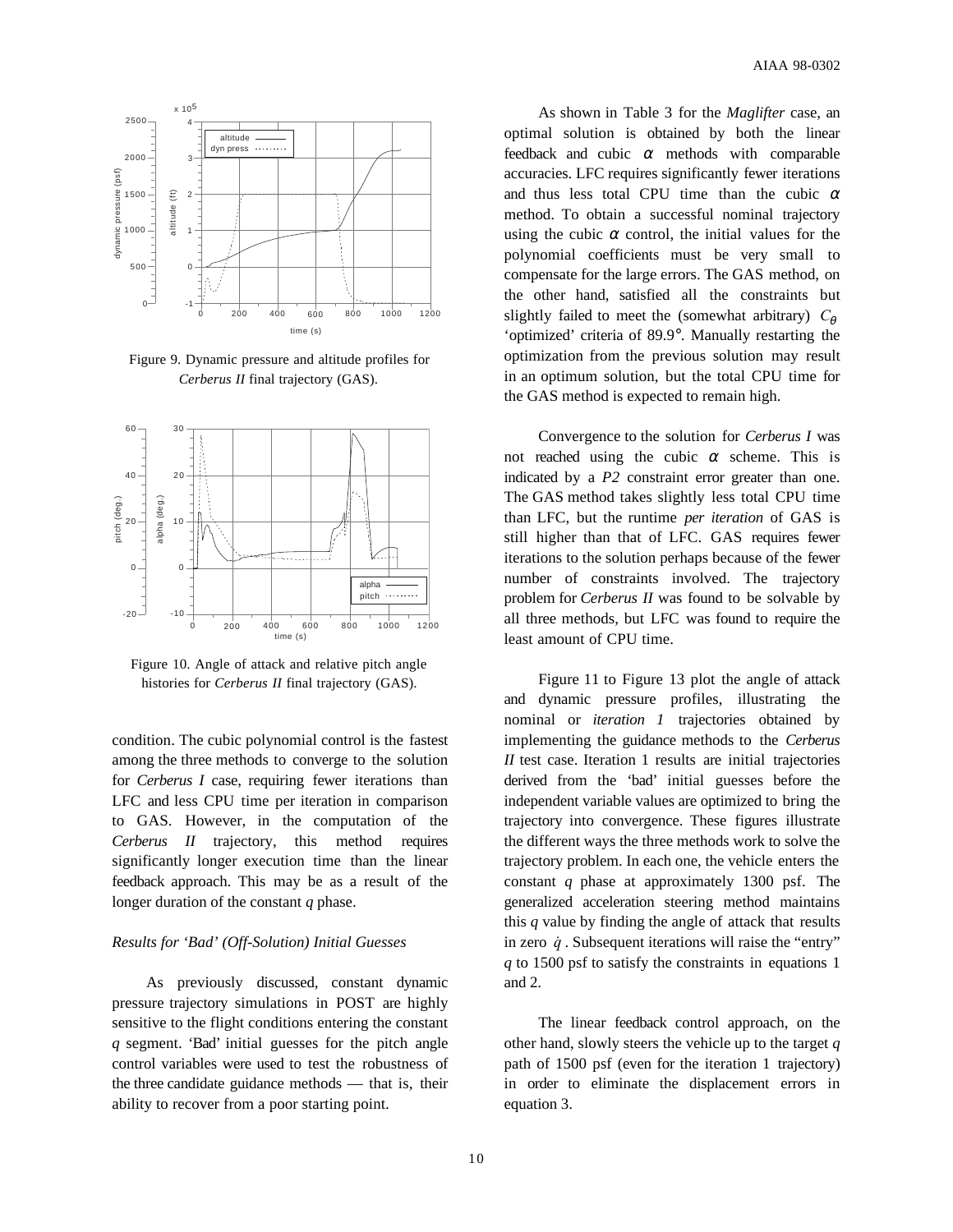

Figure 11. Nominal (Iteration 1)  $\alpha$  and q profiles for *Cerberus II* from poor guesses with GAS method.



Figure 12. Nominal (Iteration 1)  $\alpha$  and q profiles for *Cerberus II* from poor guesses with LFC method.



Figure 13. Nominal (Iteration 1)  $\alpha$  and q profiles for *Cerberus II* from poor guesses with cubic  $\alpha$  method.

The cubic  $\alpha$  nominal path is shown to oscillate up to the desired *q* boundary. It has been observed from these test cases that with large errors in entry *q*, small cubic polynomial coefficients are required to obtain usable nominal trajectory. For both *Maglifter* and *Cerberus II*, the coefficients  $\beta_1$  and  $\beta_2$  change values quite significantly between the first guess and the final solution as shown in Table 3. However, it was apparent that the trajectory problem is not sensitive to changes in the cubic term. In fact,  $\beta_3$  need not be defined as a control variable and its value can simply be set to a small constant, even zero.

Based on these examples, the linear feedback control approach proves to be the most robust of the three methods investigated. LFC was also found to be the most efficient, typically requiring fewer iterations than the cubic polynomial approach and less execution time per iteration than the generalized acceleration steering. Its accuracy in maintaining the constant *q* path is comparable to those of the other methods.

#### **CONCLUSION**

#### *Summary*

This paper presents the study of different guidance methods implemented in POST to simulate constant dynamic pressure ascent trajectories for airbreathing vehicles. Among the three methods investigated, the linear feedback control (LFC) approach gives the best overall performance in terms of execution time, robustness, and accuracy.

The results of both 'good' and 'bad' sets of initial guesses show LFC to be quite robust, solving to convergence efficiently and with good accuracy. Presented are a few cases where generalized acceleration and cubic  $\alpha$  steering methods failed, while LFC succeeded in reaching the solution. Furthermore, in all the trajectory problems studied, the required computer processing time per iteration for LFC is consistently the lowest among the three methods.

#### *Future Considerations*

In this study, the only guidance control variable investigated for the constant *q* phase was angle of attack. Another possible guidance scheme that can be implemented in POST to achieve the desired trajectory is the 'stick and throttle' command [6]. This involves applying thrust control by throttling